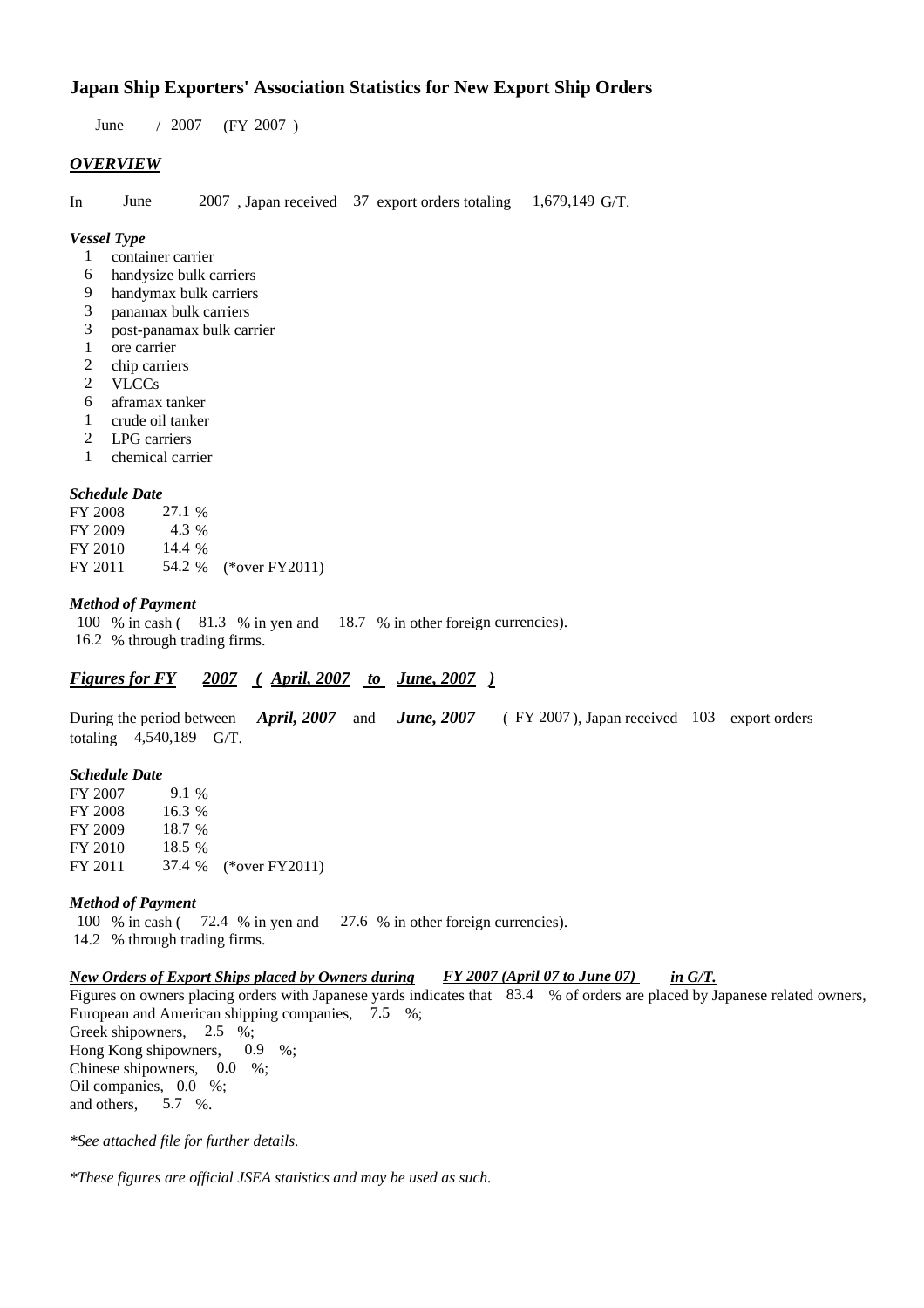# Based on Fiscal Year

No. G/T No. G/T No. G/T No. G/T No. G/T No. G/T No. G/T No. G/TGeneral Cargos ( 33 1,252,290 28 1,085,340 5 166,950 0 0 1 17,200 1 13,350 2 30,550 8 214,700 Bulk Carriers 329 15,211,270 300 13,775,000 29 1,436,270 43 1,782,640 21 940,900 24 888,700 88 3,612,240 147 6,229,800 Tankers | 114| 5,580,849|| 110| 5,463,199| 4| 117,650| 0| 0| 1| 120,300| 12| 777,099| 13| 897,399|| 26| 1,443,099 Combined Carriers 0 0 0 0 0 0 0 0 0 0 0 0 0 0 0 0Others 0 0 0 0 0 0 0 0 0 0 0 0 0 0 0 0 $\mathbf{0}$ Total 476 22,044,409 438 20,323,539 38 1,720,870 43 1,782,640 23 1,078,400 37 1,679,149 103 4,540,189 181 7,887,599  $\boxed{FY\,2007 \,/\, FY2006 \,(\%) }$  \* 118.2 157.4 30.0 89.7 106.3 147.0 109.6 \*\* 65.5 In CGT | | 10,512,203| | 9,712,329| | 799,874| | 820,943| | 514,359| | 738,606| | 2,073,908|| | 3,625,129 Description Apr 06 to Mar 07 Apr 06 to Feb 07 March 2007 April 2007<br>No. 6/T No. 6/T No. 6/T No. 6/T No. 6/T Apr 06 to Feb 07 March 2007 April 2007 May 2007 June 2007 Apr 07 to Jun 07 Jan 07 to Jun 07

*Figures for shipbuilding orders of 500 G/T and over for export as steel vessels placed with JSEA members are covered.*

\*FY 2006/FY2005

\*\*Calendar Year 2007

JSEA (July 2007)

## New Export Orders Placed in June 2007 (FY 2007)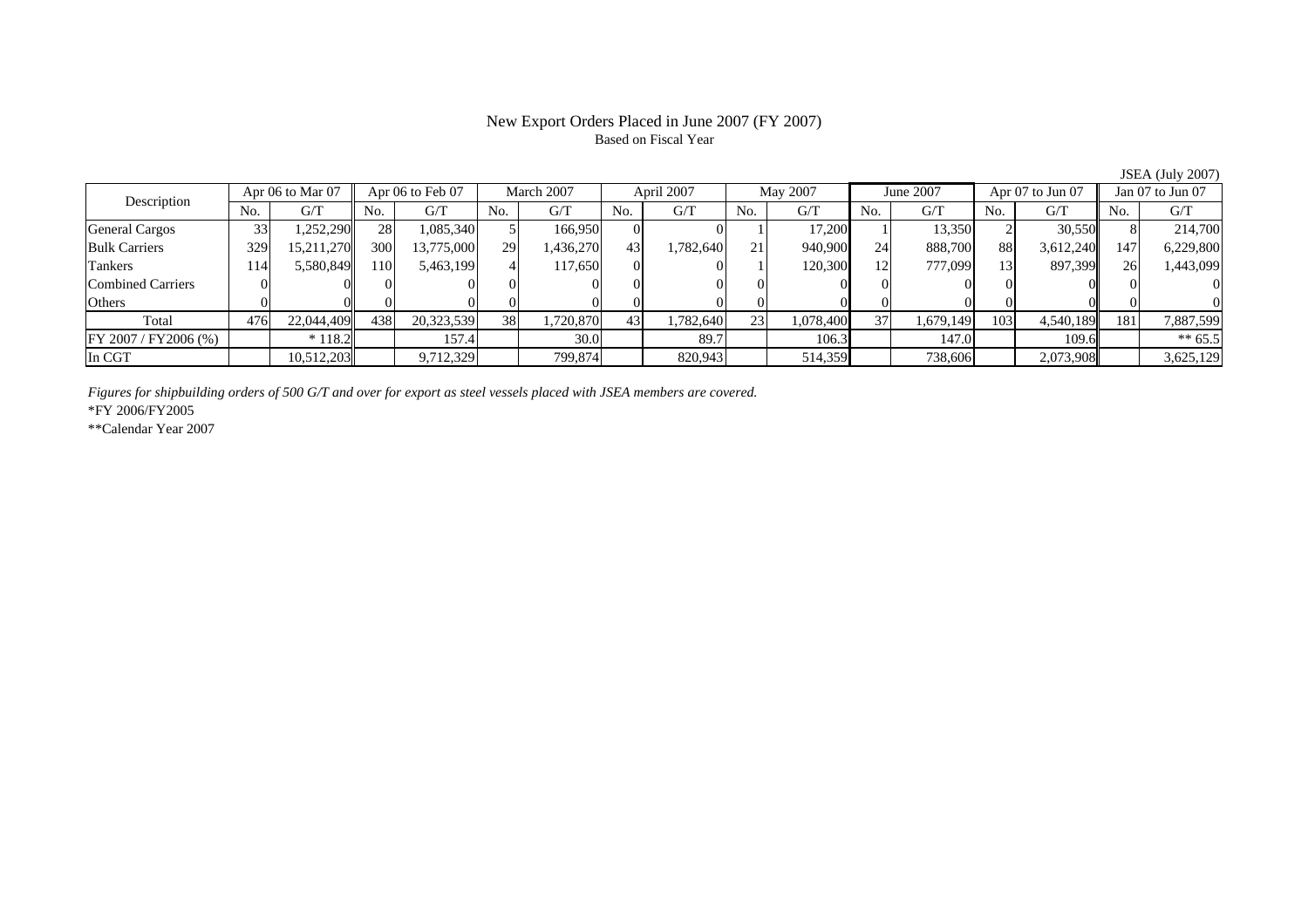#### Export Ships Delivered in June 2007 (FY 2007) Based on Fiscal Year

No. I G/T II No. I G/T II No. I G/T II No. I G/T G/T II No. I G/T II No. I G/T II No. I G/T II No. I G/T II No  $\mathrm{G}/\mathrm{T}$ General Cargos | 26 | 1,068,981 || 22 | 892,815 | 4 | 176,166 | 4 | 150,001 | 2 | 83,980 | 51 340,349 | 11 | 574,330 || 21 | Bulk Carriers 220 10,156,642 197 9,097,115 23 1,059,527 17 775,039 13 500,538 15 591,589 45 1,867,166 105 4,745,423 Tankers | 73| 4,735,786|| 63| 4,058,551| 10| 677,235| 3| 108,250| 3| 143,764| 10| 561,493| 16| 813,507|| 38| 2,117,074 Combined Carriers 0 0 0 0 0 0 0 0 0 0 0 0 0 0 0 0Others | 0 | 0 | 0 | 0 | 0 | 0 | 0 | 0 | 0 | 0 | 0 | 0 Total 319 15,961,409 282 14,048,481 37 1,912,928 24 1,033,290 18 728,282 30 1,493,431 72 3,255,003 164 7,779,188 FY 2007 / FY2006 (%) \* 105.8 106.6 99.9 77.7 93.3 101.0 90.7 \*\* 90.6 In CGT | | 7,421,886|| | 6,587,272| | 834,614| | 498,990| | 357,575| | 747,589| | 1,604,154|| | 3,604,726 March 2007 April 2007 Description Apr 06 to Mar 07 || Apr 06 to Feb 07 || March 2007 || April 2007 || May 2007 || June2007 || Apr 07 to Jun 07 || Jan 07 to Jun 07

*Deliveries of new shipbuilding orders of 500 G/T and over for export as steel vessels placed with JSEA members are covered.*

\*FY 2006/FY2005

\*\*Calendar Year 2007

JSEA (July 2007)